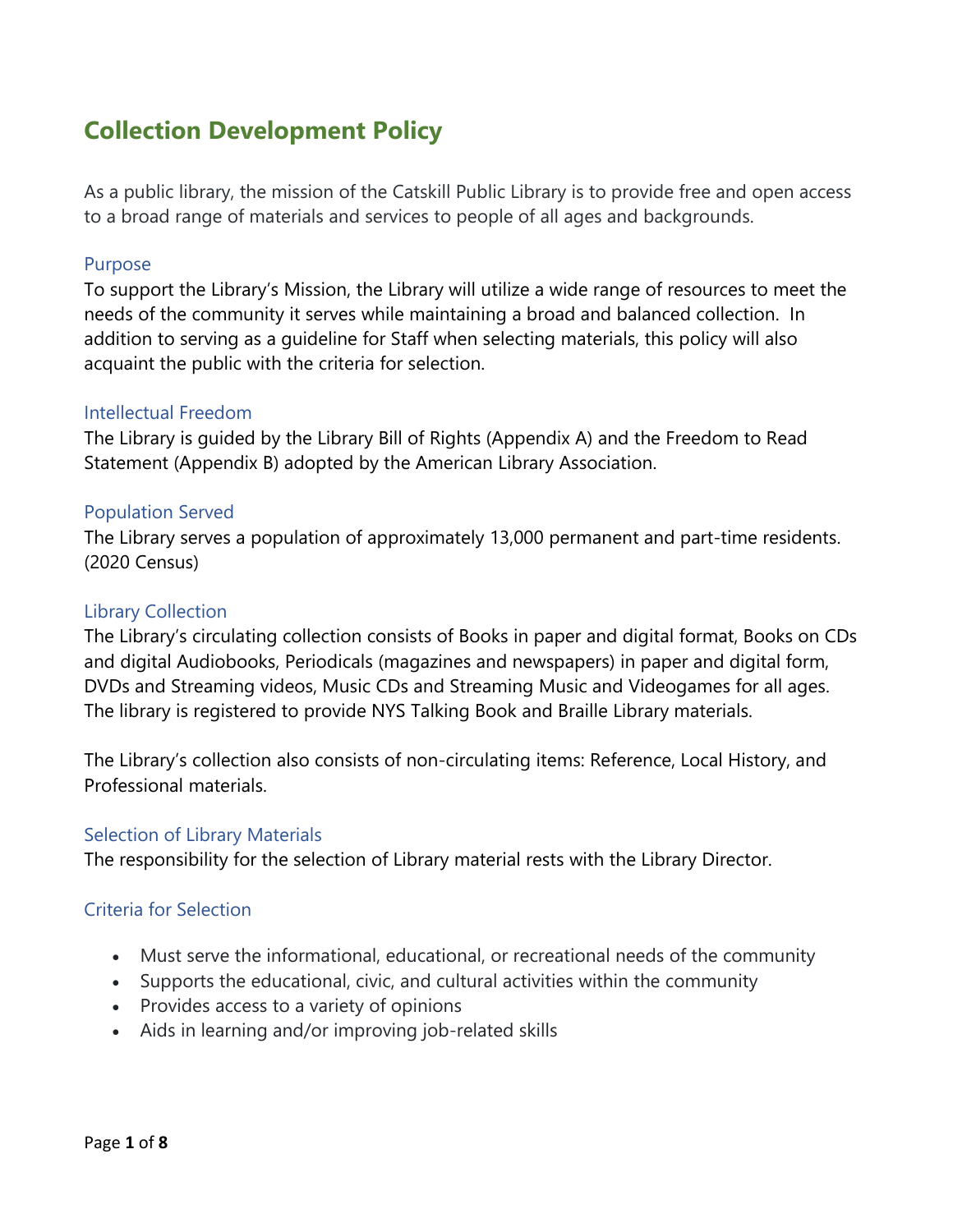# Local History

 Titles written by local authors and/or focused on local history that meets the general Criteria for Selection may also be included in the Library Collection

## Mid-Hudson Library System (MHLS)

Our Libraries cannot possibly purchase every title released! Nor does it have the storage space to shelve everything our Patrons may wish to read.

To that end, the Library relies on the Mid-Hudson Library System, a network of 71 memberlibraries in five (5) counties (Columbia, Dutchess, Greene, Putnam, and Ulster). The MHLS Online Public Access Catalog (OPAC) contains the collections of all 71 member libraries, which are available to all Library Cardholders.

#### Evaluating the Collection (Weeding)

An up-to-date collection is essential to upholding the Library's Mission. To ensure such a collection, weeding is required.

Weeding is the process of withdrawing items from the collection and is an essential component of library collection management. The weeding of material from the collection is based upon but not limited to:

- Condition Is the item intact, damaged, stained, or unusable?
- Circulation How often has the material circulated?
- Uniqueness Is the item the only copy in the system?
- Accuracy Is the item outdated? (especially relating to Health and Science)
- Relevancy Does the material support the Library's Mission?
- Currency Is the information current and/or accurate?
- Status Is the item widely accepted as a "Classic" or "Core Collection"?

Replacement of damaged Library material depends on demand and availability of newer additions. Weeding is an ongoing process and is the responsibility of the Library Director. Weeded items will either become a part of our book sale, be donated elsewhere, or be recycled appropriately.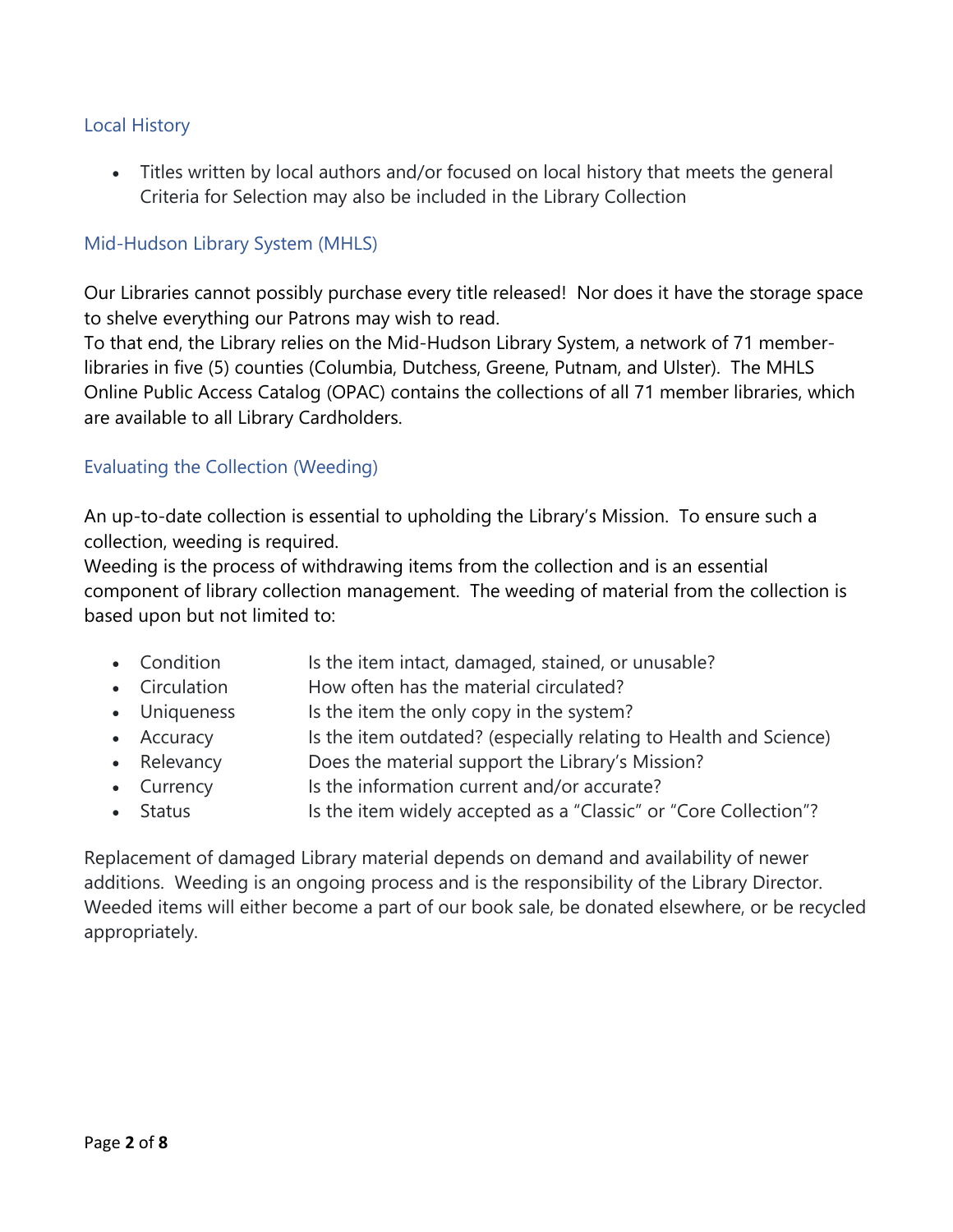# Gifts and Donations

The Library welcomes gifts and donations that support the Library's mission. Similarly, the Library reserves the right to decline any gift or donation that does not support its mission. Once accepted, all Gifts and Donations become the property of the Library.

#### **Gifts:**

Restricted: Gifts offered with restrictions on how they should be used or spent must support the Library's mission. The Library Director and Board of Trustees will review any limitation to its use before acceptance.

Unrestricted: Gifts offered with no restrictions must support the Library's mission and will be used at the discretion of the Library Director and Board of Trustees.

#### **Donations:**

Damaged items (dirty, moldy, wet, torn, chewed, pen/penciled marks, etc.) will not be accepted.

Acceptable items for consideration are: Books (Hardcover, Paperback, and/or Books on CD), DVDs, Videogames, and Music CDs.

The Library cannot accept Textbooks, Encyclopedias, Homemade DVDs or CDs, Record Albums, Cassettes or Videocassettes, and outdated Publications.

**Resolution: Adopted on May 18, 2022 by unanimous vote of the Board of Trustees of the Catskill Public Library**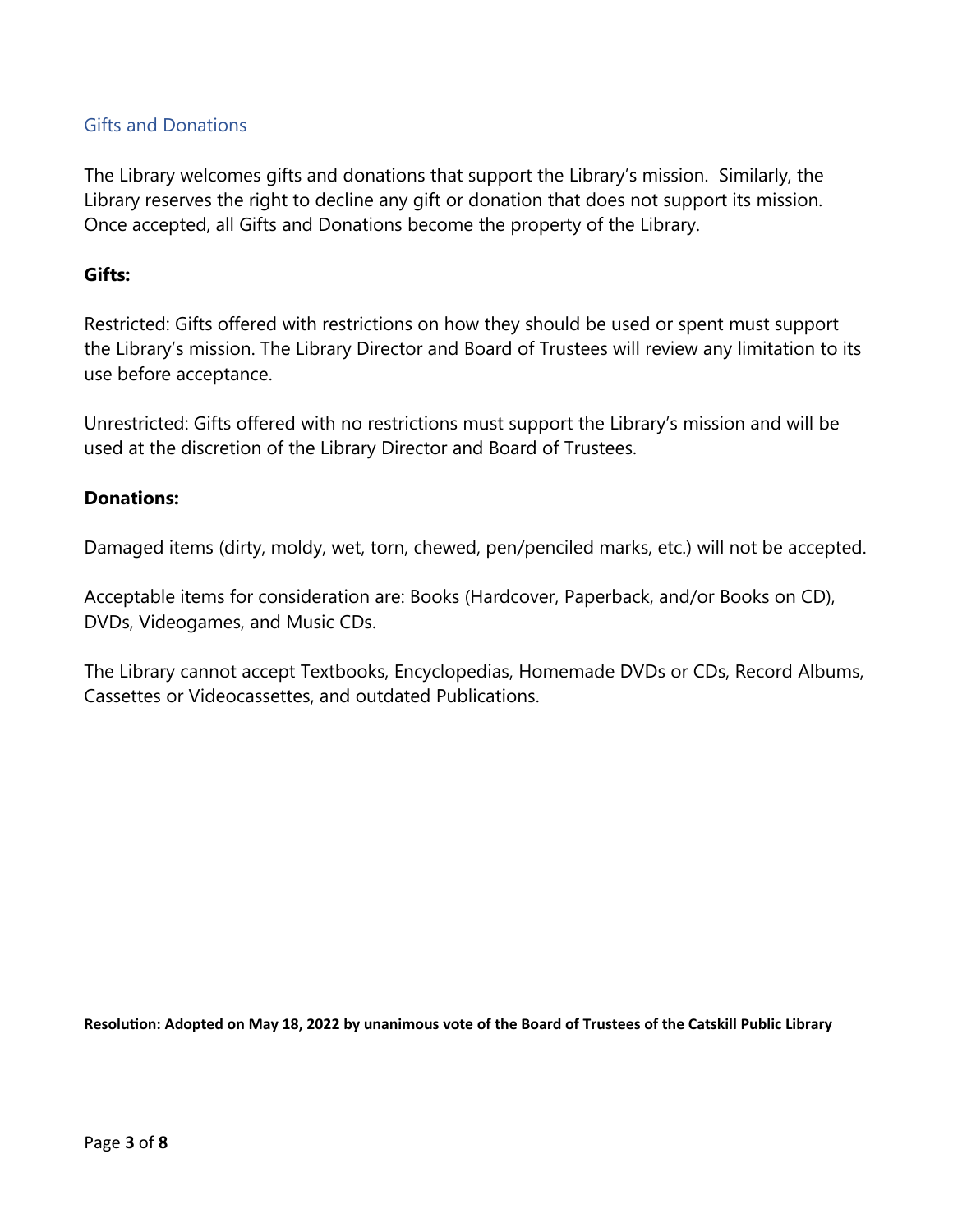# **The Library Bill of Rights As adopted by the American Library Association**

I. Books and other library resources should be provided for the interest, information, and enlightenment of all people of the community the library serves. Materials should not be excluded because of the origin, background, or views of those contributing to their creation.

II. Libraries should provide materials and information presenting all points of view on current and historical issues. Materials should not be proscribed or removed because of partisan or doctrinal disapproval.

III. Libraries should challenge censorship in the fulfillment of their responsibility to provide information and enlightenment.

IV. Libraries should cooperate with all persons and groups concerned with resisting abridgment of free expression and free access to ideas.

V. A person's right to use a library should not be denied or abridged because of origin, age, background, or views.

VI. Libraries which make exhibit spaces and meeting rooms available to the public they serve should make such facilities available on an equitable basis, regardless of the beliefs or affiliations of individuals or groups requesting their use.

> Adopted June 19, 1939, by the ALA Council; amended October 14, 1944; June 18, 1948; February 2, 1961; June 27, 1967; January 23, 1980; inclusion of "age" reaffirmed January 23, 1996.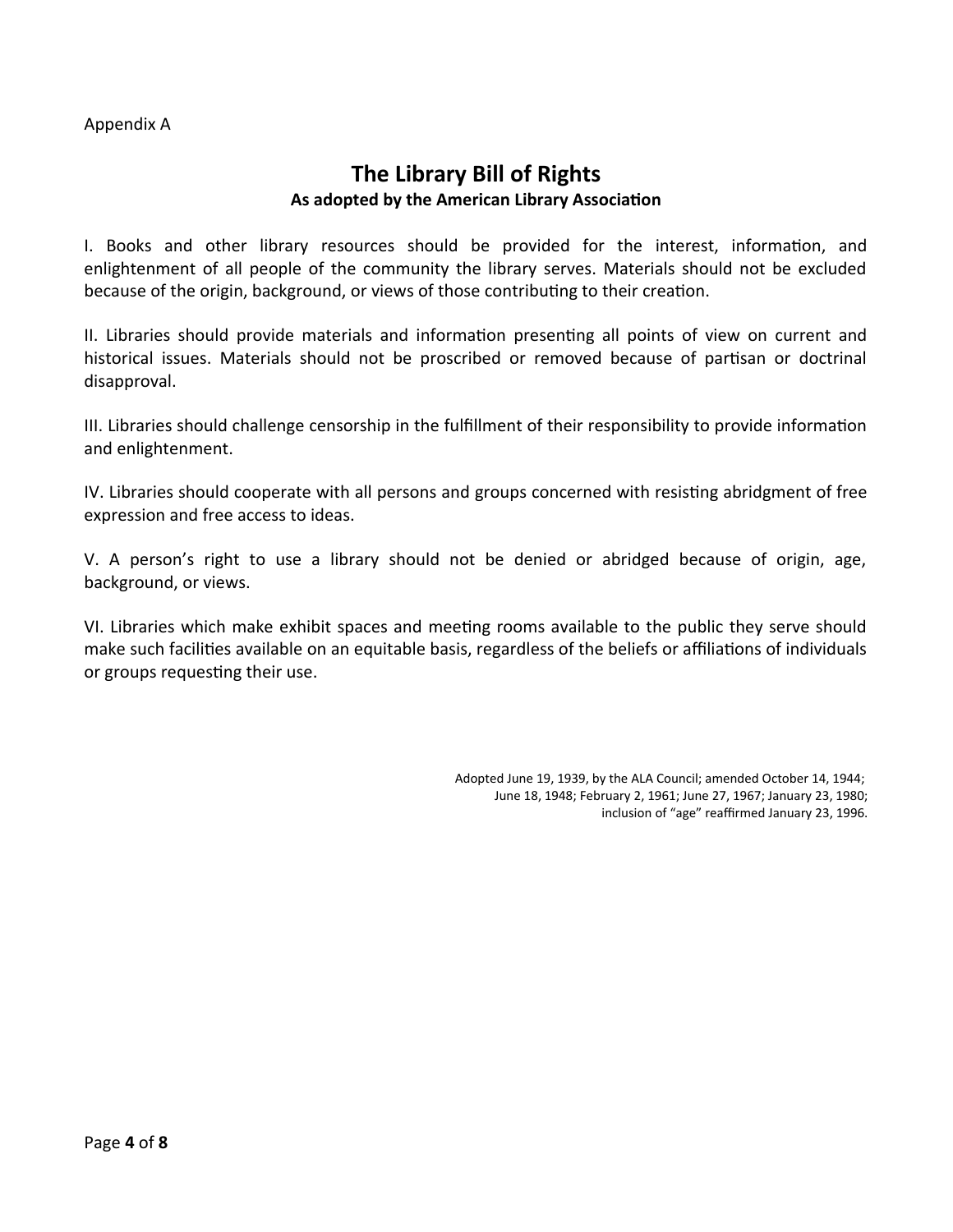Appendix B

# **Freedom to Read Statement**

#### **A Joint Statement by the American Library Association and the Association of American Publishers**

The freedom to read is essential to our democracy. It is continuously under attack. Private groups and public authorities in various parts of the country are working to remove or limit access to reading materials, to censor content in schools, to label "controversial" views, to distribute lists of "objectionable" books or authors, and to purge libraries. These actions apparently rise from a view that our national tradition of free expression is no longer valid; that censorship and suppression are needed to counter threats to safety or national security, as well as to avoid the subversion of politics and the corruption of morals. We, as individuals devoted to reading and as librarians and publishers responsible for disseminating ideas, wish to assert the public interest in the preservation of the freedom to read.

Most attempts at suppression rest on a denial of the fundamental premise of democracy: that the ordinary individual, by exercising critical judgment, will select the good and reject the bad. We trust Americans to recognize propaganda and misinformation, and to make their own decisions about what they read and believe. We do not believe they are prepared to sacrifice their heritage of a free press in order to be "protected" against what others think may be bad for them. We believe they still favor free enterprise in ideas and expression.

These efforts at suppression are related to a larger pattern of pressures being brought against education, the press, art and images, films, broadcast media, and the Internet. The problem is not only one of actual censorship. The shadow of fear cast by these pressures leads, we suspect, to an even larger voluntary curtailment of expression by those who seek to avoid controversy or unwelcome scrutiny by government officials.

Such pressure toward conformity is perhaps natural to a time of accelerated change. And yet suppression is never more dangerous than in such a time of social tension. Freedom has given the United States the elasticity to endure strain. Freedom keeps open the path of novel and creative solutions, and enables change to come by choice. Every silencing of a heresy, every enforcement of an orthodoxy, diminishes the toughness and resilience of our society and leaves it the less able to deal with controversy and difference.

Now as always in our history, reading is among our greatest freedoms. The freedom to read and write is almost the only means for making generally available ideas or manners of expression that can initially command only a small audience. The written word is the natural medium for the new idea and the untried voice from which come the original contributions to social growth. It is essential to the extended discussion that serious thought requires, and to the accumulation of knowledge and ideas into organized collections.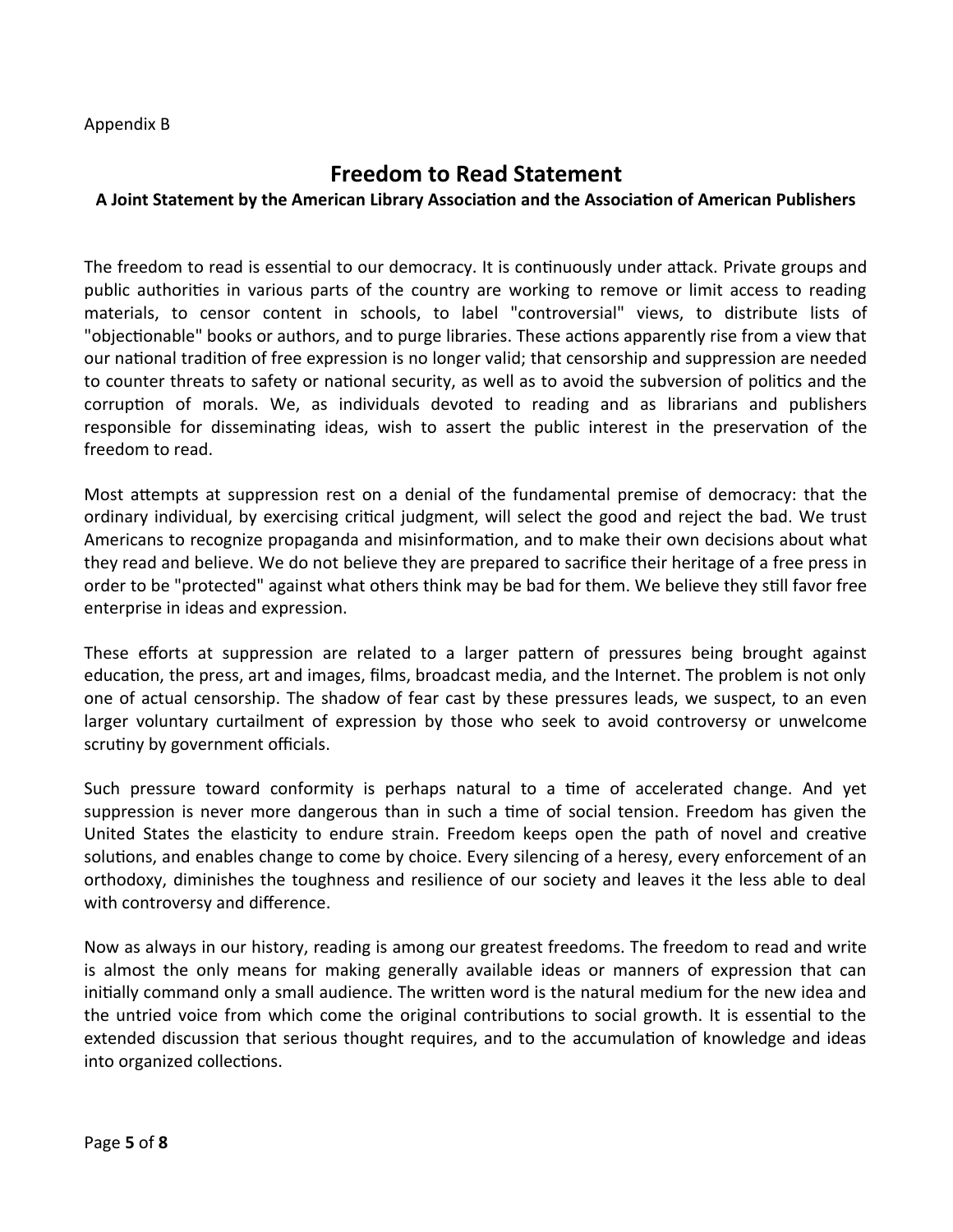We believe that free communication is essential to the preservation of a free society and a creative culture. We believe that these pressures toward conformity present the danger of limiting the range and variety of inquiry and expression on which our democracy and our culture depend. We believe that every American community must jealously guard the freedom to publish and to circulate, in order to preserve its own freedom to read. We believe that publishers and librarians have a profound responsibility to give validity to that freedom to read by making it possible for the readers to choose freely from a variety of offerings.

The freedom to read is guaranteed by the Constitution. Those with faith in free people will stand firm on these constitutional guarantees of essential rights and will exercise the responsibilities that accompany these rights.

We therefore affirm these propositions:

1. *It is in the public interest for publishers and librarians to make available the widest diversity of views and expressions, including those that are unorthodox, unpopular, or considered dangerous by the majority.*

Creative thought is by definition new, and what is new is different. The bearer of every new thought is a rebel until that idea is refined and tested. Totalitarian systems attempt to maintain themselves in power by the ruthless suppression of any concept that challenges the established orthodoxy. The power of a democratic system to adapt to change is vastly strengthened by the freedom of its citizens to choose widely from among conflicting opinions offered freely to them. To stifle every nonconformist idea at birth would mark the end of the democratic process. Furthermore, only through the constant activity of weighing and selecting can the democratic mind attain the strength demanded by times like these. We need to know not only what we believe but why we believe it.

2. *Publishers, librarians, and booksellers do not need to endorse every idea or presentation they make available. It would conflict with the public interest for them to establish their own political, moral, or aesthetic views as a standard for determining what should be published or circulated.*

Publishers and librarians serve the educational process by helping to make available knowledge and ideas required for the growth of the mind and the increase of learning. They do not foster education by imposing as mentors the patterns of their own thought. The people should have the freedom to read and consider a broader range of ideas than those that may be held by any single librarian or publisher or government or church. It is wrong that what one can read should be confined to what another thinks proper.

3. *It is contrary to the public interest for publishers or librarians to bar access to writings on the basis of the personal history or political affiliations of the author.*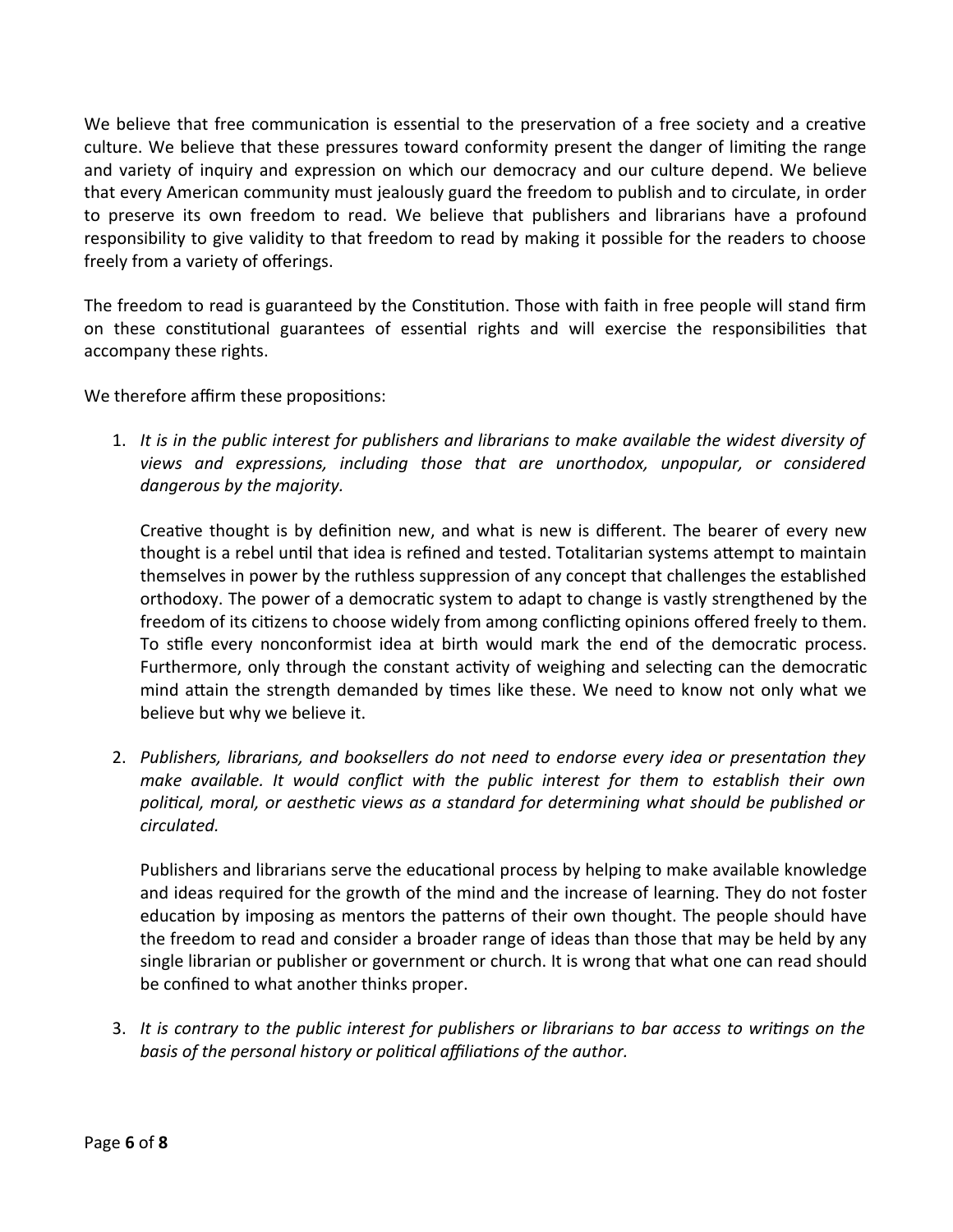No art or literature can flourish if it is to be measured by the political views or private lives of its creators. No society of free people can flourish that draws up lists of writers to whom it will not listen, whatever they may have to say.

4. *There is no place in our society for efforts to coerce the taste of others, to confine adults to the reading matter deemed suitable for adolescents, or to inhibit the efforts of writers to achieve artistic expression.*

To some, much of modern expression is shocking. But is not much of life itself shocking? We cut off literature at the source if we prevent writers from dealing with the stuff of life. Parents and teachers have a responsibility to prepare the young to meet the diversity of experiences in life to which they will be exposed, as they have a responsibility to help them learn to think critically for themselves. These are affirmative responsibilities, not to be discharged simply by preventing them from reading works for which they are not yet prepared. In these matters values differ, and values cannot be legislated; nor can machinery be devised that will suit the demands of one group without limiting the freedom of others.

5. *It is not in the public interest to force a reader to accept the prejudgment of a label characterizing any expression or its author as subversive or dangerous.*

The ideal of labeling presupposes the existence of individuals or groups with wisdom to determine by authority what is good or bad for others. It presupposes that individuals must be directed in making up their minds about the ideas they examine. But Americans do not need others to do their thinking for them.

6. *It is the responsibility of publishers and librarians, as guardians of the people's freedom to read, to contest encroachments upon that freedom by individuals or groups seeking to impose their own standards or tastes upon the community at large; and by the government whenever it seeks to reduce or deny public access to public information.*

It is inevitable in the give and take of the democratic process that the political, the moral, or the aesthetic concepts of an individual or group will occasionally collide with those of another individual or group. In a free society individuals are free to determine for themselves what they wish to read, and each group is free to determine what it will recommend to its freely associated members. But no group has the right to take the law into its own hands, and to impose its own concept of politics or morality upon other members of a democratic society. Freedom is no freedom if it is accorded only to the accepted and the inoffensive. Further, democratic societies are more safe, free, and creative when the free flow of public information is not restricted by governmental prerogative or self-censorship.

7. *It is the responsibility of publishers and librarians to give full meaning to the freedom to read by providing books that enrich the quality and diversity of thought and expression. By the exercise of this affirmative responsibility, they can demonstrate that the answer to a "bad" book is a good one, the answer to a "bad" idea is a good one.*